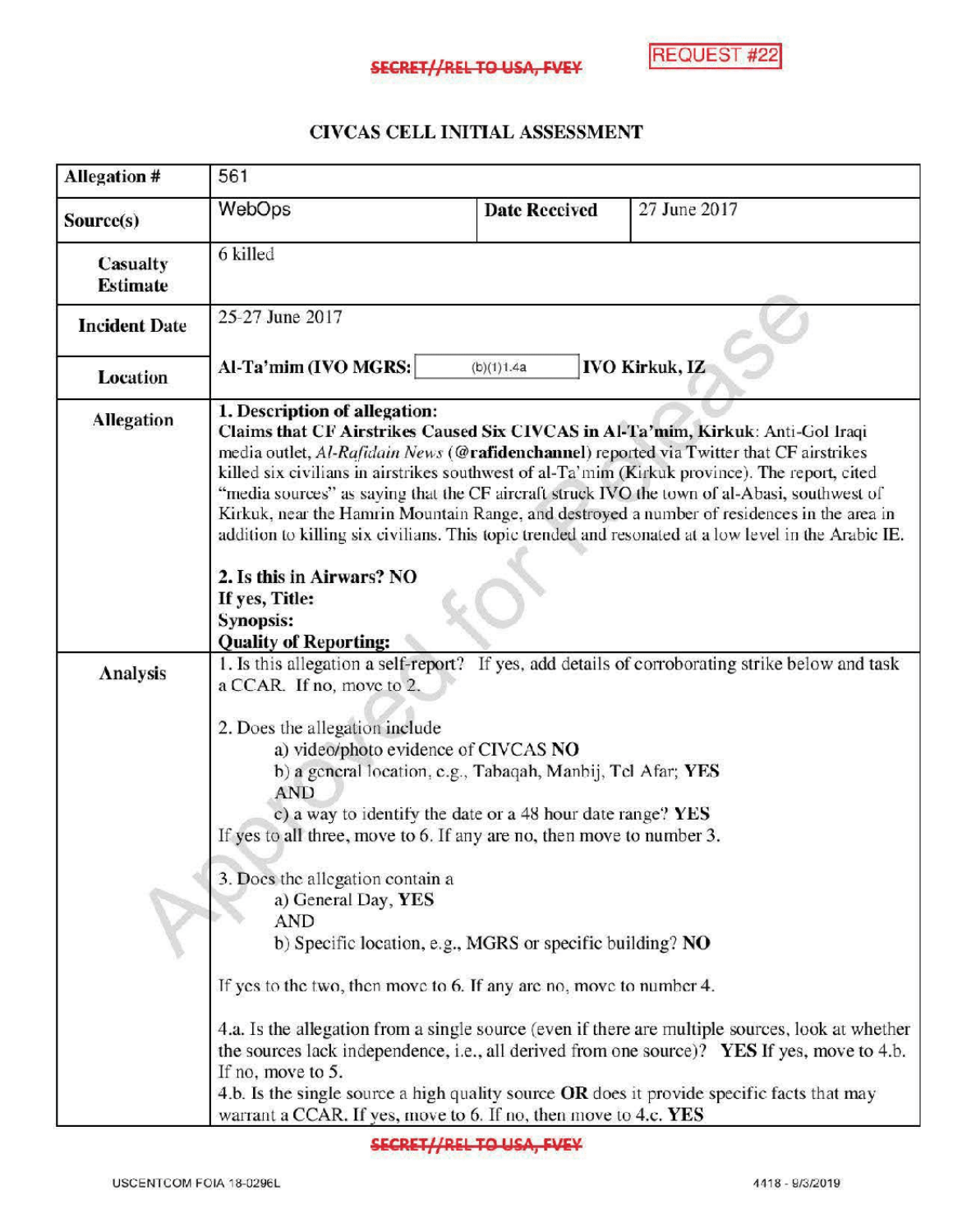## SECRET//REL TO USA, FVEY

|                                               | 4.c. Has media interviewed witnesses and/or victims? If yes, then contact iournalist and re-<br>assess. If no, then close the allegation.<br>5.a. Are any of the sources high quality? If yes, move to 6. If no, move to 5.b.<br>5.b. Are there at least two corroborating sources (total of 3) that independently reported the<br>allegation, OR does it provide specific facts that may warrant a CCAR? If yes, move to<br>If no, close the allegation.                                                                            |  |  |
|-----------------------------------------------|--------------------------------------------------------------------------------------------------------------------------------------------------------------------------------------------------------------------------------------------------------------------------------------------------------------------------------------------------------------------------------------------------------------------------------------------------------------------------------------------------------------------------------------|--|--|
|                                               |                                                                                                                                                                                                                                                                                                                                                                                                                                                                                                                                      |  |  |
|                                               | 6. Does the allegation contain sufficient information on the time, location and details to<br>make an assessment of credibility? YES I.e., does it provide enough information to<br>determine the date within 48 hour; does it provide enough information to determine a<br>neighborhood, landmark, or other way to where the alleged incident occurred within a .5km<br>radius? If yes, move to 7. If no, close the allegation.<br>25-27 Jun 2017<br>$MAT - no results$<br>$CAOC - no results$<br>$CJTF$ log and $kmz$ – no results |  |  |
|                                               | There are no strikes within or IVO of this location.<br>7. Are there any potentially corroborating strikes? If yes, answer the below questions and<br>task CCAR. If no, close allegation. NO                                                                                                                                                                                                                                                                                                                                         |  |  |
| <b>Non-US Coalition</b><br><b>Involvement</b> | None                                                                                                                                                                                                                                                                                                                                                                                                                                                                                                                                 |  |  |
| <b>Decision</b>                               | Close at IA; insufficient evidence to corroborate the allegation due to no potentially<br>corroborating strikes in the area at the time of the allegation. See Enclosure 1.                                                                                                                                                                                                                                                                                                                                                          |  |  |
| Report<br><b>Approved By:</b>                 | (b)(3) 10 USC 130b; (b)(6)                                                                                                                                                                                                                                                                                                                                                                                                                                                                                                           |  |  |
|                                               |                                                                                                                                                                                                                                                                                                                                                                                                                                                                                                                                      |  |  |
|                                               |                                                                                                                                                                                                                                                                                                                                                                                                                                                                                                                                      |  |  |

## SECRET//REL TO USA, FVEY